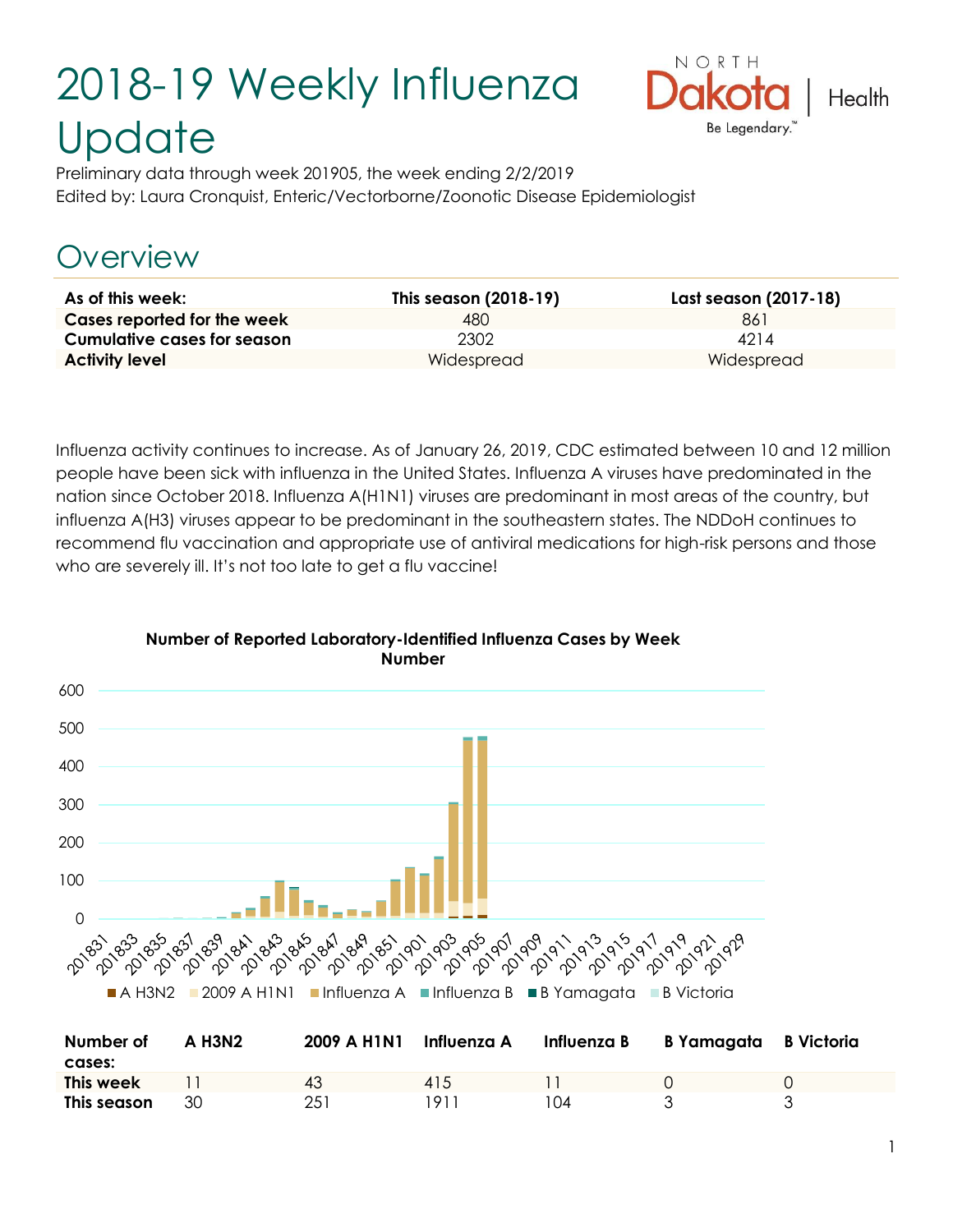Laboratory-confirmed influenza is a reportable disease in North Dakota. Influenza "cases" include people that have tested positive for influenza in a healthcare setting. It does not include people with influenza who did not seek healthcare, or who were diagnosed without a lab test, which is common. The true number of people with influenza in North Dakota is underrepresented, but case data allows us to see where and in what populations influenza is circulating. It also provides context regarding how the current season compares with previous seasons. Find more information about cases on [www.ndflu.com.](file://///nd.gov/doh/DOH-DATA/MSS/DC/PROGRAM/IMMUNE/Immunize/Influenza/Inf18-19/Surveillance/Weekly%20Summaries/www.ndflu.com)

# Case Demographics



#### Cases by County

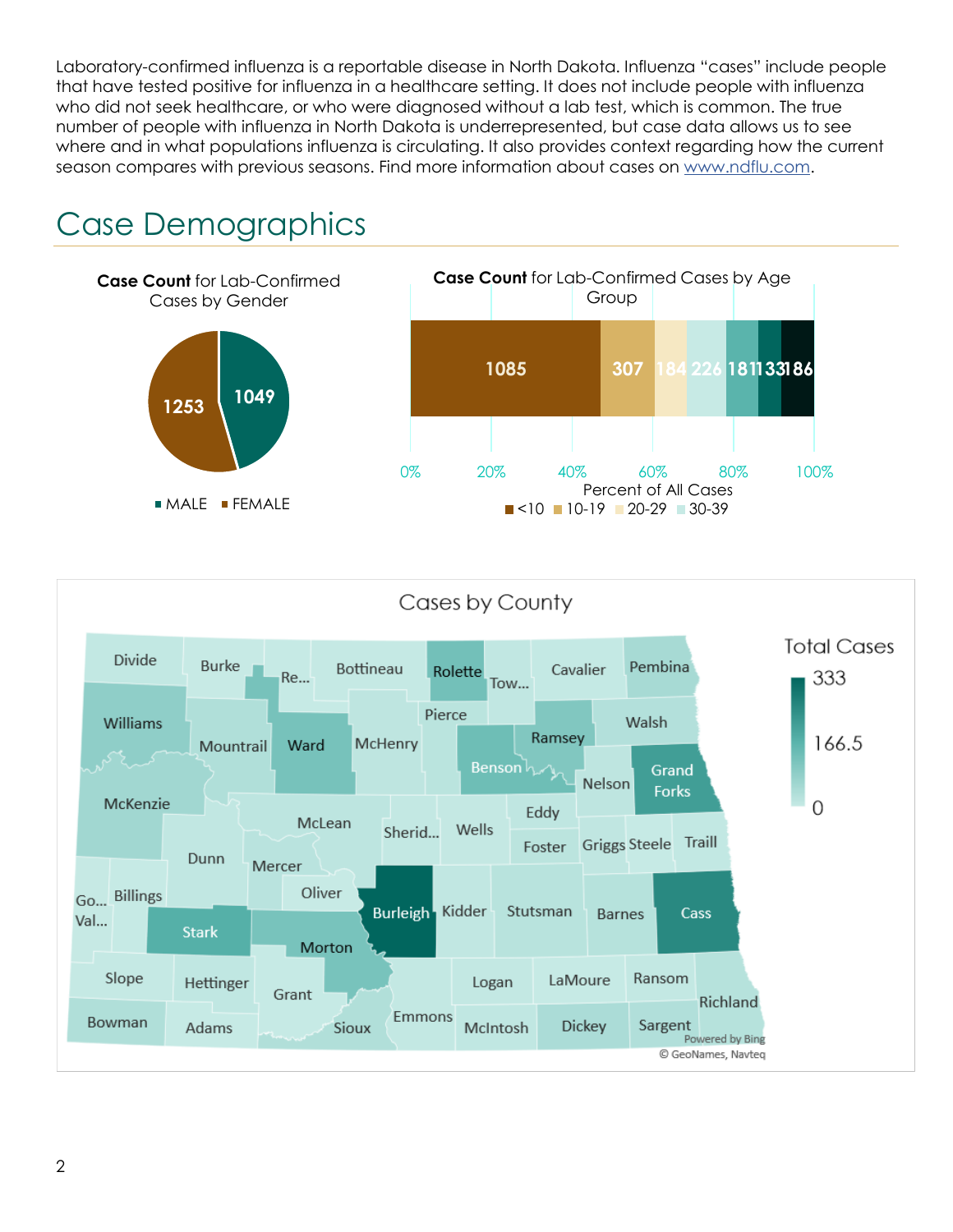# **Outbreaks**

During the influenza season, influenza outbreaks are common anywhere people gather, including schools, child care centers, and health care facilities. Outbreaks of influenza or influenza-like illness may be reported to the NDDoH. The following outbreaks have been reported this season:

| Setting                                                 | <b>Number of outbreaks</b> | Identified pathogens                                                        |
|---------------------------------------------------------|----------------------------|-----------------------------------------------------------------------------|
| Long Term Care, Basic Care, 6<br><b>Assisted Living</b> |                            | 1 influenza A; 1 flu A/B; 1 rhinovirus/Haemophilus<br>influenzae; 3 unknown |
| <b>Schools</b>                                          |                            | 1 flu A/B                                                                   |
| <b>Child Care Centers</b>                               |                            | l influenza A                                                               |

## Surveillance Programs

In addition to case reporting, the NDDoH uses a variety of information sources to fully describe what is happening during the influenza season.

#### **Hospitalizations**

This season, the NDDoH has introduced a new influenza hospitalization surveillance program. Select North Dakota hospitals report the number of influenza-related hospitalizations weekly to the NDDoH. Because this surveillance methodology is new, hospitalization numbers this year may not be comparable to those seen in previous years.



**Total number of hospitalizations: This week** 25 **This season** 132

#### **Deaths**

Data on pneumonia and influenza deaths is obtained from Vital Records and based on the cause of death listed on the death certificate.



**Total number of deaths for the season: Pneumonia** 218 **Influenza** 5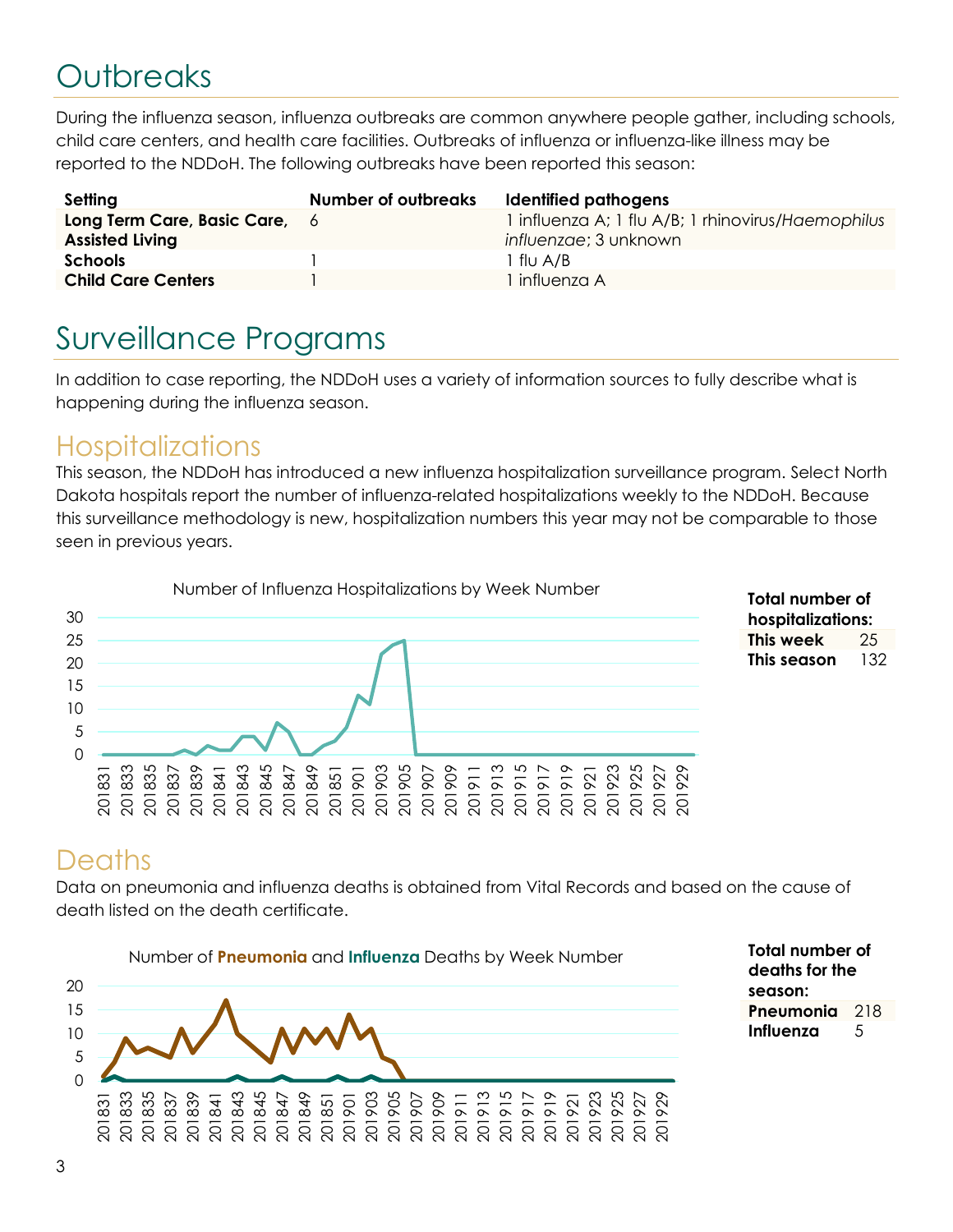#### Outpatient Influenza-like Illness

The NDDoH participates in the national U.S. Outpatient Influenza-like Illness Surveillance Network (ILINet). Data from participating outpatient providers in North Dakota are pooled to create a state-wide estimate for the weekly percent of healthcare visits due to influenza-like illness (ILI). Patients presenting with a fever of 100ºF or greater and a cough and/or sore throat are considered to have ILI. For more information on state and national ILINet data, see [FluView Interactive.](https://gis.cdc.gov/grasp/fluview/fluportaldashboard.html)



#### Sentinel Laboratory Data

The NDDoH receives influenza and RSV testing data from participating sentinel laboratories across the state. The total number of positive tests and the total number of tests conducted are reported and used to create a state-wide percent positivity statistic. For influenza, percent positivity of 10% or greater indicates "season level" influenza activity.

**201905 3.10% 27 32 29 8 2 3160**

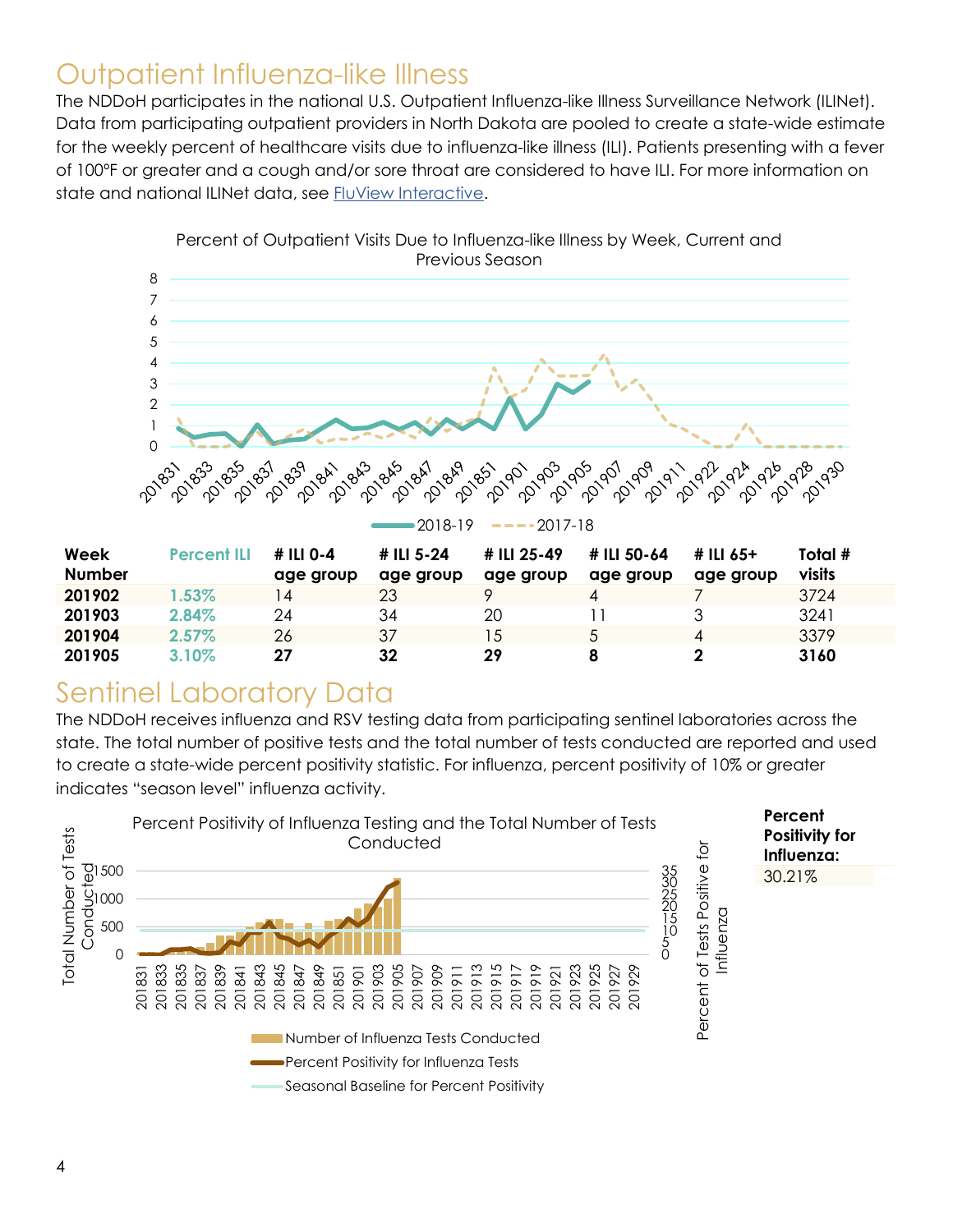

#### School Absenteeism

During the influenza season, increases in school absenteeism data can be used as an early indicator for influenza circulation. The NDDoH received absenteeism data from a majority of schools in the state. Data here include absences for all reasons.



### Multi-season Comparison

![](_page_4_Figure_5.jpeg)

|             |                 | ending)    |                           |  |
|-------------|-----------------|------------|---------------------------|--|
| $2014 - 15$ | 6,443           | 12/27/2014 | A H3N2 (vaccine mismatch) |  |
| 2015-16     | 942.            | 3/12/2016  | 2009 A HINI               |  |
| $2016 - 17$ | 7,507           | 2/18/2017  | $A$ H3N2                  |  |
| 2017-18     | 8.498           | 1/27/2018  | A H3N3                    |  |
| 2018-19     | 2,302 (current) | TBD        | TBD                       |  |